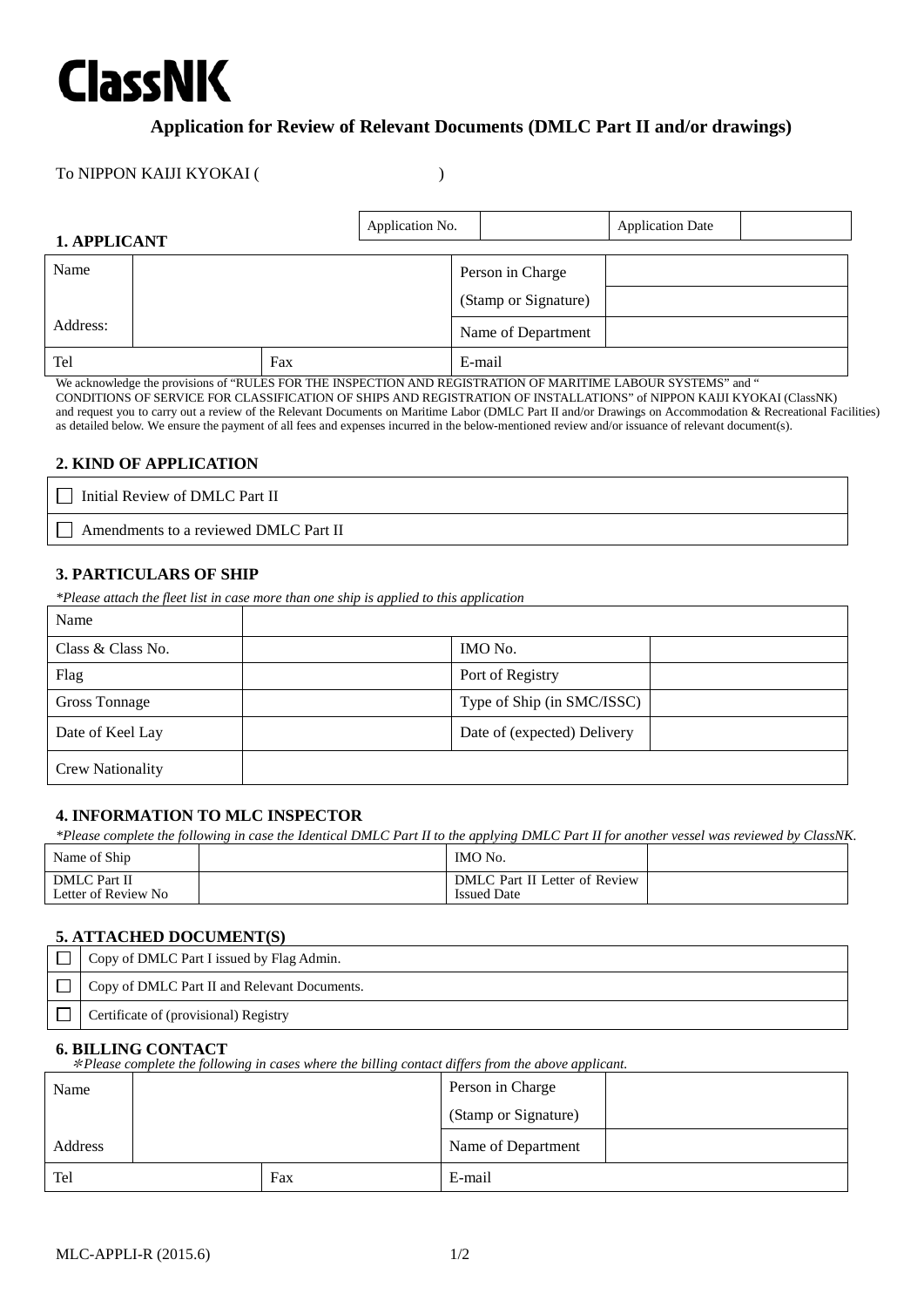MLC Shipowner means the owner of the ship or another organization or person, such as the manager, agent or bareboat charterer, who has assumed the responsibility for the operation of the ship from the owner and who, on assuming such responsibility, has agreed to take over the duties and responsibilities imposed on shipowners in accordance with this Convention, regardless of whether any other organization or persons fulfill certain of the duties or responsibilities on behalf of the shipowner.